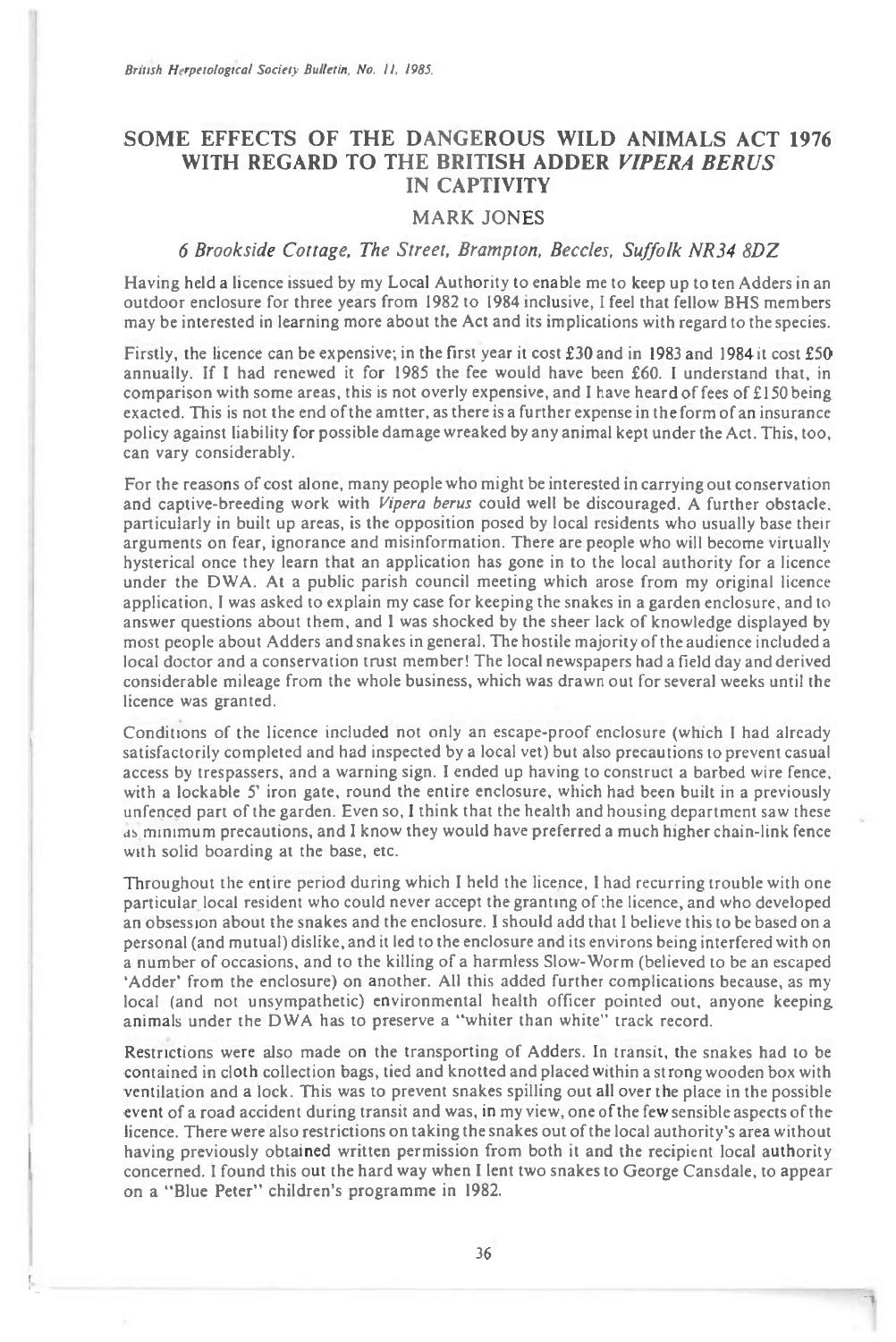**As I mentioned previously, the licence is renewable annually and extends over a calendar year. Before each renewal a council-appointed veterinary surgeon inspects the enclosure or cage, and the licensee is also subjected to regular (and unannounced) visits from the environmental health officer. To be fair I consider that my local authority, the Waveney District Council, has taken a reasonably enlightened view of the whole matter, and has been as helpful as possible within the bounds placed upon it by the Act.** 

**For a number of reasons I decided against renewing the licence for 1985, although all the earlier problems had been sorted out and renewal would have been a formality. One major factor was the cost; I simply could not afford the fee, but other considerations included the long term**  viability of the enclosure due to its small size  $(8' \times 7')$  and uncertainty about where I might be **resident in the future, or whether I would have the time to spend on the project, which involved rearing young Adders with a view to captive breeding from them.** 

**At this point I feel that I should state that, in my opinion, the British Viper should not be included on the DWA schedule and that my experience of the Act in relation to this species leads me to believe that it is impractical for** *Vipera berus* **to be subject to this law. It seems obvious that the DWA is directed at exotic species and that, in nearly all cases, the schedule specifically excludes native wild animals even though it may include closely related foreign forms. It is a fact that** *Vipera berus* **is one of the most widely distributed of the British reptiles; indeed there are large colonies on heathland within ten miles of my home. Where it does occur naturally, it often ventures in to adjacent gardens and even houses. This applies to no other animal on the DWA schedule. If someone has Adders in their garden or on their land as part of the wild fauna, and puts some into an enclosure on that same land, are they then breaking the law? By the same token, if a person encloses wild-living Adders by building an escape-proof wall around their land, does that person need a DWA licence? I have a friend who lives on a heath and is letting a paddock next to her house revert to** *Calluna* **dominated heath. This is becoming attractive to Adders living on the adjacent bracken-invaded areas. By creating such a habitat, either deliberately or unintentionally, in which the snakes flourish, would my friend be liable to prosecution if anyone was bitten on her premises?** 

**In the normal course of matters, anyone injured by an animal held under a DWA licence and which had escaped, would be able to claim damages. In the case of an escaped Adder, who is going to be able to prove whether it, or a wild-living adder, administered the bite, if the incident took place in an area where the snake occurs naturally? Even if the snake was killed and presented as evidence I doubt that the case could be proven, as one Adder often looks much like the other.** 

**The Adder receives no special protection under the Wildlife and Countryside Act 1981, so how does the DWA affect conservation work with the species? Translocations, introductions and rescuing specimens from "doomed" sites ought to be fairly straightforward operations but one wonders where the Act stands with regard to them. The provisions of the Act are designed to cope with animals permanently kept in one place, and transport stipulations seem to be largely at the discretion of the local authority concerned. Is a licence necessary solely to transport wild Adders from one site to another, and what would it cost?** 

**I feel sure that, due to the small number of people who have bothered to apply for licences to keep and study the species, many facets of the Act which relate to it have not been tested and would prove to be unworkable in practice.** 

**There is a further challenge to the validity of the species' inclusion in the DWA schedule. Quite simply, is it dangerous enough to warrant such legislation? My own understanding is that, since the beginning of the present century, only about a dozen people have died of Adder bite in Britain. Several of those deaths have been related to conditions such as previous bad health, and allergy to the anti-venin administered. Although there are Adders in this district, and serum is kept at all the local hospitals, very few cases of Adder-bite occur in Norfolk and Suffolk, and there have been no fatalities. Some doctors, including my own, do not consider Adder bites to be generally serious, and even animals such as dogs can usually be successfully treated if taken to a vet in time.**